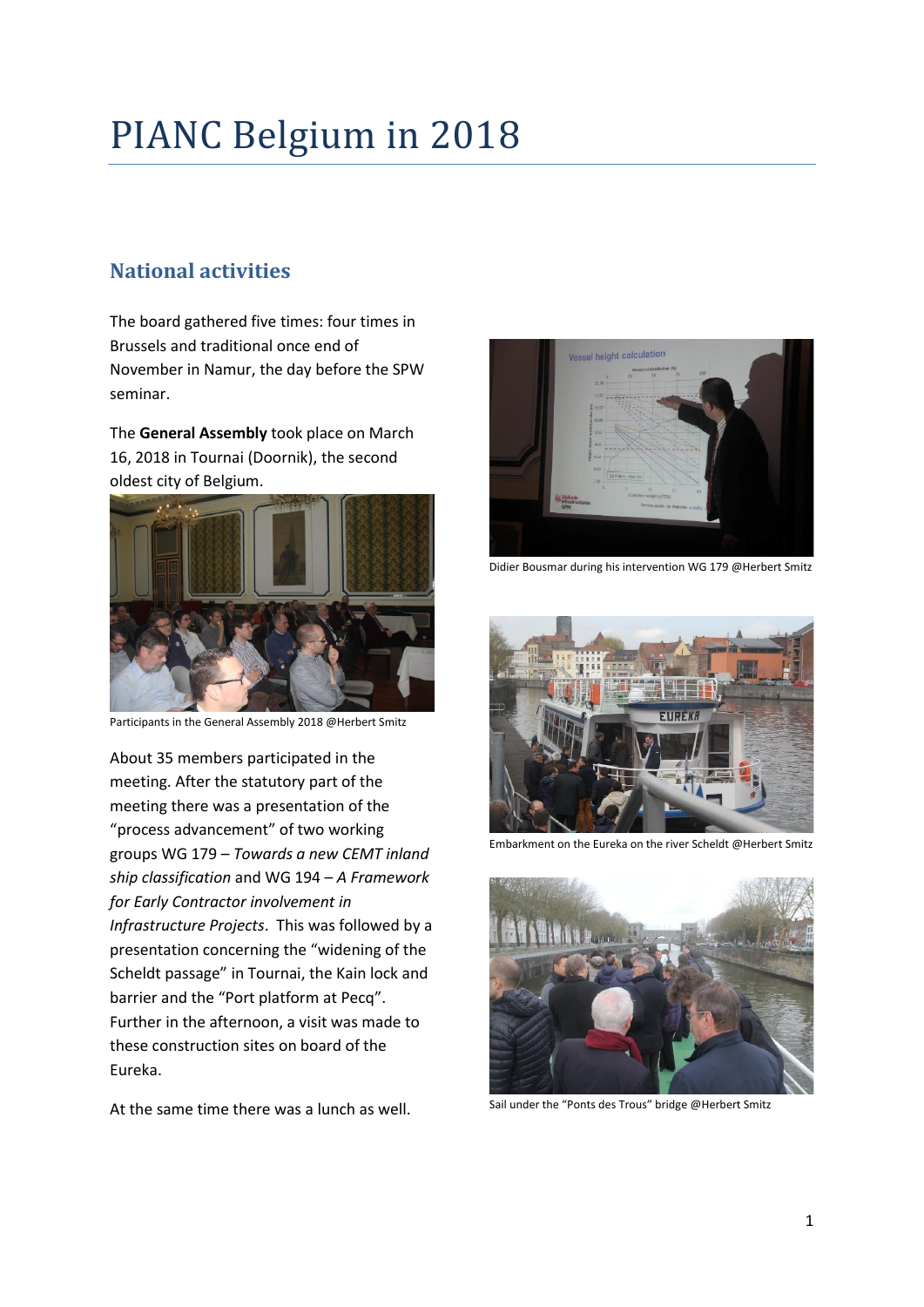

The Kain lock and barrier in the background. @Herbert Smitz

The traditional **summer event** was organized September 7, 2018 in the COOP building at Brussels, the former milling Moulart along the Brussels - Charleroi Canal. From the top of this building you got a splendid view on Europe's capital.



Participants in the Summer Event 2018 *In Brussels COOP @Herbert Smitz*

The summer event ended with a dinner on the spot.



Ca 42 participants in the Summer event 2018 during the technical presentation Leopold II Tunnel works in Brussels (also under the Brussel - Charleroi canal) @Herbert Smitz

More than 20 presentations were given by people affiliated with Belgian companies or institutions at the successful PIANC World Congress 2018 in Panama.

The Knowledge Centre Ship Manoeuvring in Shallow and Confined Water and the Belgian Section of PIANC together invited the Belgian PIANC members for a **one-day conference** in Brussels on 2 October 2018 at the University

Foundation Centre. In total 62 members participated. The majority of the Belgian papers have been presented and discussed. The conference was an ideal occasion to extend the knowledge gathered in Panama and to create a network with people from the sector.

Finally, on November 23, 2018 the "9<sup>th</sup> regional autumn seminar" of the 'Service Public de Wallonie' was organized in Namur by the Walloon Directorate General for Mobility and Waterways. The theme of this year's seminar was '*From inspection to extraordinary maintenance. A necessity for our infrastructure"*. The seminar gave us from various perspectives a view on the existing and future Walloon, Flanders and French knowledge concerning rivers and canals maintenance. Nearly 72 participants.



The speakers and organizers of the SPW seminar @Herbert Smitz

The program and the presentations of all these activities can be found on the website of PIANC Belgium at [www.pianc-aipcn.be](http://www.pianc-aipcn.be/).

### **Young Professional activities**

2018 offered a variety of interesting activities for the Belgian Young Professionals. We started the year with a **cultural walk** in the centre of Brussels on February 2nd, 2018. Together with 17 people we discovered the history of the "Zavel" area of our capital town.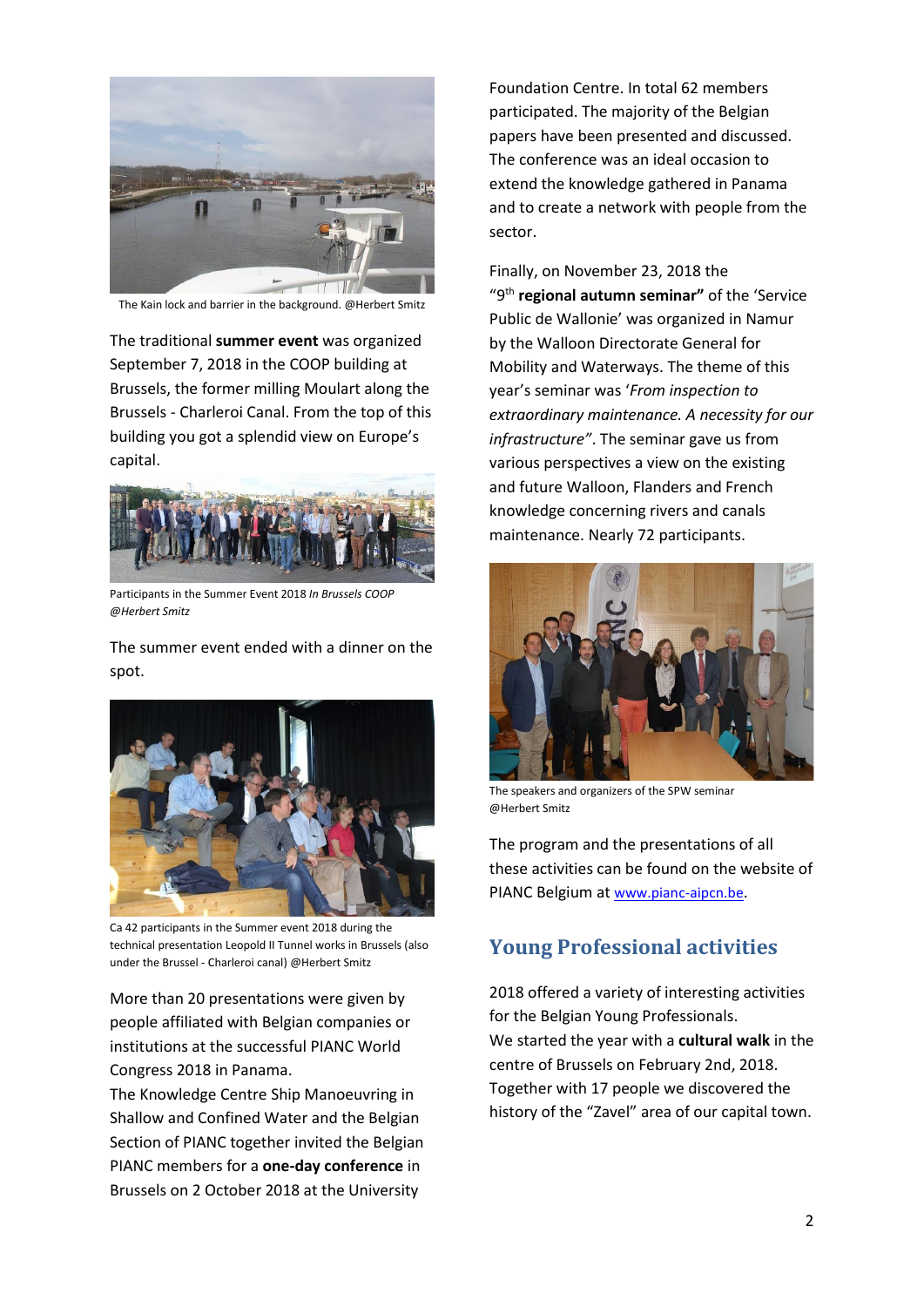

Cultural walk Brussels @Frederik Sanders

The next activity was located in the Netherlands on March 3th 2018. PIANC.be / YP **visited the BIJL company** where they produce composites profiles. We were informed about these new structures and their application in bridges and as sheet piles. Also, a visit to the production unit and a strength test in the laboratory was on the program.



BIJL company composites profiles @Frederik Sanders

May 22nd, 2018 PIANC YP visited the **renovation works of the old quay walls along the river Scheldt in Antwerp**. It was very impressive to see how the old quay walls are upgraded to new state-of-the-art quay walls.



Renovation Quay wall Scheldt river @Frederik Sanders

On June 26th, 2018 the young professionals visited the construction wharf of the **new Coastal and Ocean Basis (COB) in Flanders**. With this COB the Flemish government invests in a new maritime laboratory to study the impact of waves, tides and wind on ships and constructions at sea.



Coastal an Ocean Basis wharf @Frederik Sanders